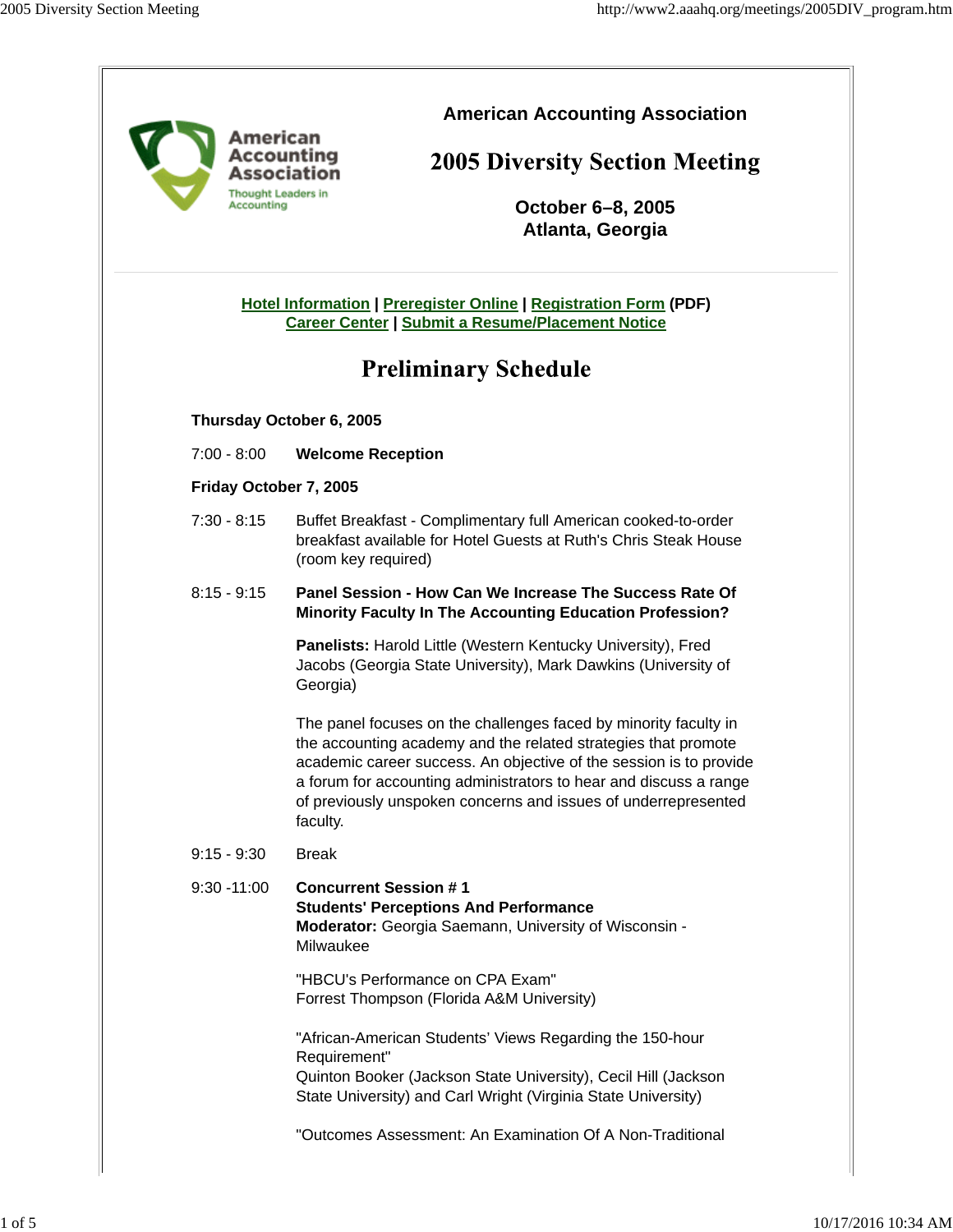|                    | Student Upper- Division Accounting Course And The Influencing<br><b>Outcome Factors"</b><br>Susan Lynn (University of Baltimore) and Ida Robinson-Backmon<br>(North Carolina A&T State University)           |
|--------------------|--------------------------------------------------------------------------------------------------------------------------------------------------------------------------------------------------------------|
| $9:30 - 11:00$     | <b>Concurrent Session #2</b><br><b>Financial Reporting Issues</b><br>Moderator: Lynette Wood, Virginia Polytechnic Institute & State<br>University                                                           |
|                    | "An Analysis Of The Use Of Debt Default Calculations And Online<br>Credit Ratings In Predicting Bankruptcy"<br>Faye A. Brathwaite (Athens State University)                                                  |
|                    | "The Relative Information Content of Derivatives Disclosure as<br>Required by FRR No. 48"<br>Wede Brownell (University of Central Oklahoma)                                                                  |
|                    | 11:00 - 11:15 Break & Snack                                                                                                                                                                                  |
|                    | 11:15 - 12:15 Concurrent Session #3<br><b>Corporate Governance and Audit</b><br>Moderator: Diana Robinson, North Carolina A&T State University                                                               |
|                    | "The Auditor Experience And Knowledge Structure: Evidence From<br>Audit Procedure"<br>Qianhua Ling (Oklahoma State University) and Janet Kimbrell<br>(Oklahoma State University)                             |
|                    | "Bankruptcy Outcome And Corporate Governance"<br>Dahlia Robinson (Arizona State University) and Craig Sisneros<br>(Arizona State University)                                                                 |
|                    | 11:15 - 12:15 Concurrent Session # 4<br><b>Increasing Diversity In Accounting</b><br>Moderator: Lisa Owens, Clemson University                                                                               |
|                    | "Toward A Successful Model Of Recruiting African-American<br>Students Into The Accounting Profession"<br>Kevin L. James (Middle Tennessee State University)                                                  |
|                    | "An Analysis Of School Affiliation And The Potential Of African-<br>American Faculty To Diversify The Supply Of Accounting<br>Graduates"<br>Lynette Wood (Virginia Polytechnic Institute & State University) |
| $12:15 -$<br>12:30 | <b>Break</b>                                                                                                                                                                                                 |
| $12:30 - 2:00$     | Luncheon - Speaker TBA                                                                                                                                                                                       |
| $2:00 - 3:30$      | <b>Concurrent Session #5</b><br><b>Diversity In Business</b><br>Moderator: Kevin L. James (Middle Tennessee State University)                                                                                |
|                    | "Does The Digital Divide Exist Among African-American<br>Businesses?"<br>Cynthia Jackson (Northeastern University) and Charles Malgwi                                                                        |
|                    |                                                                                                                                                                                                              |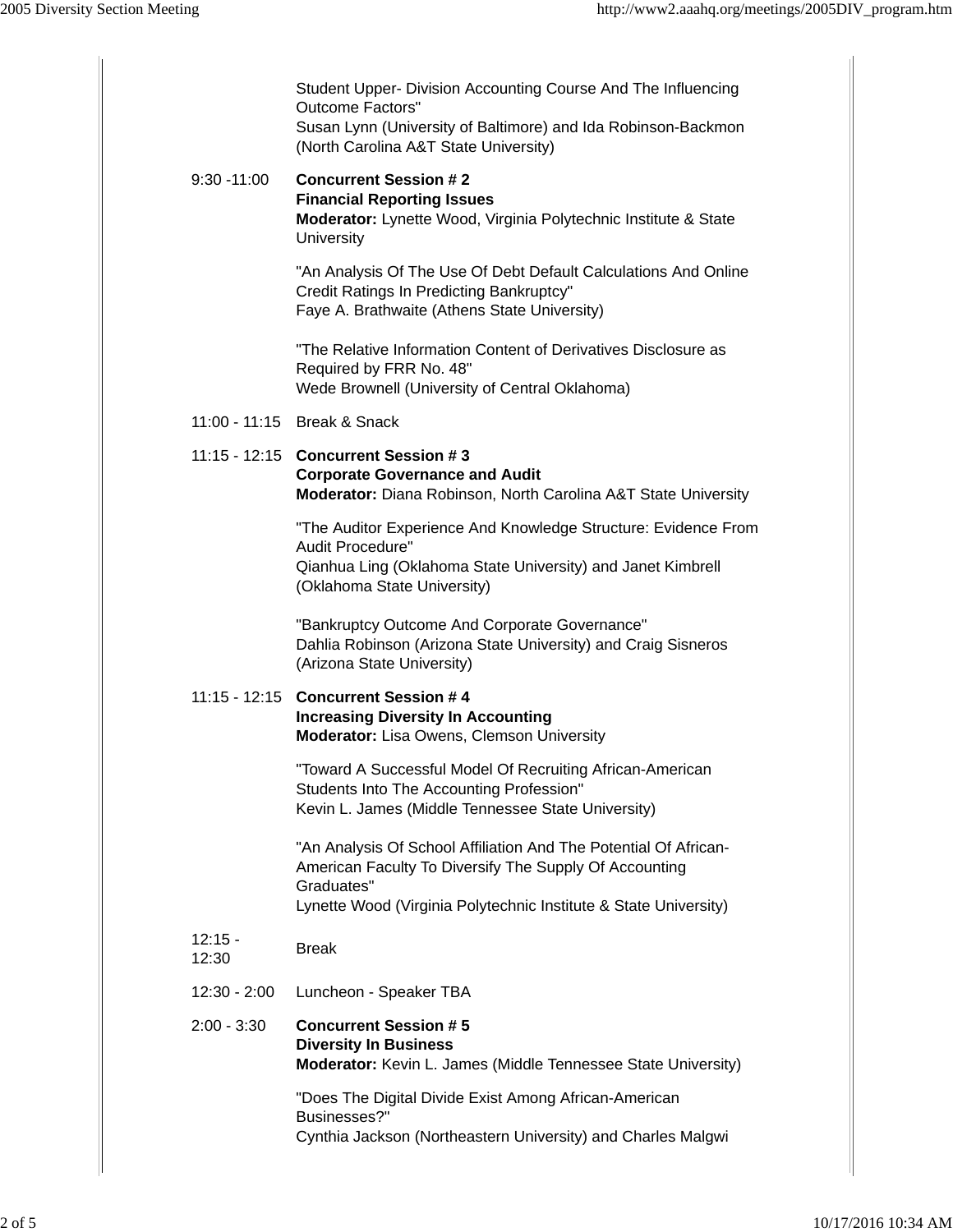|                          | (Bentley College)                                                                                                                                                                                                                                                                                                                                                                                                                                                                            |  |  |
|--------------------------|----------------------------------------------------------------------------------------------------------------------------------------------------------------------------------------------------------------------------------------------------------------------------------------------------------------------------------------------------------------------------------------------------------------------------------------------------------------------------------------------|--|--|
|                          | "The Effects of Culture on the Relationship between Budget<br>Participation and Performance: A Survey Of US And Mexican<br>Managers"<br>Maria A. Leach-López (Auburn University Montgomery), William W.                                                                                                                                                                                                                                                                                      |  |  |
|                          | Stammerjohan (Louisiana Tech University) and Frances M. McNair<br>(Mississippi State University)                                                                                                                                                                                                                                                                                                                                                                                             |  |  |
|                          | "Tax-Exempt Status of 501C(3) Organizations: Will Sexual<br>Discrimination Rise to the Level of Racial Discrimination?"<br>Gwendolyn McFadden (North Carolina A&T State University) and<br>Jean Wells (Howard University)                                                                                                                                                                                                                                                                    |  |  |
| $3:30 - 3:45$            | Break & Snack                                                                                                                                                                                                                                                                                                                                                                                                                                                                                |  |  |
| $3:45 - 4:45$            | Panel Session - Administrative Opportunities in Accounting                                                                                                                                                                                                                                                                                                                                                                                                                                   |  |  |
|                          | Panelists: Ida Robinson-Backmon (North Carolina A&T State<br>University), Fred Jacobs (Georgia State University), Emmanuel<br>Onifade (Morehouse College) and Timothy Fogarty (Case Western<br>University)                                                                                                                                                                                                                                                                                   |  |  |
|                          | The panelists will discuss the opportunities and challenges related<br>to administrative positions, including Dean and Department Chair<br>responsibilities.                                                                                                                                                                                                                                                                                                                                 |  |  |
| $4:45 - 6:00$            | <b>Section Business Meeting</b><br>Harold Little, Western Kentucky University, Diversity Section<br>President                                                                                                                                                                                                                                                                                                                                                                                |  |  |
| $6:00 - 7:30$            | <b>Reception</b><br>"The Ernst & Young Diversity Research Grant"<br>Fredrick A. Scott (Ernst & Young, LLP) and Terry W. Pierce (Ernst<br>& Young, LLP)                                                                                                                                                                                                                                                                                                                                       |  |  |
| Saturday October 8, 2005 |                                                                                                                                                                                                                                                                                                                                                                                                                                                                                              |  |  |
| $7:30 - 8:15$            | Buffet Breakfast - Complimentary full American cooked-to-order<br>breakfast available for Hotel Guests at Ruth's Chris Steak House<br>(room key required)                                                                                                                                                                                                                                                                                                                                    |  |  |
| $8:15 - 9:45$            | <b>Panel Session - Panel of Journal Editors</b>                                                                                                                                                                                                                                                                                                                                                                                                                                              |  |  |
|                          | Panelists:                                                                                                                                                                                                                                                                                                                                                                                                                                                                                   |  |  |
|                          | Jesse Dillard, Editor-Accounting and the Public Interest (Portland<br>State University)<br>Sue Ravenscroft, Editor-Issues in Accounting Education (Iowa<br>State University)<br>Timothy Fogarty, Associate Editor-Issues in Accounting Education<br>(Case Western University)<br>Paul Williams, Associate Editor-Accounting and the Public<br>Interest (North Carolina State University) and<br>Cheryl Lehman, General Editor-Advances in Public Interest<br>Accounting (Hofstra University) |  |  |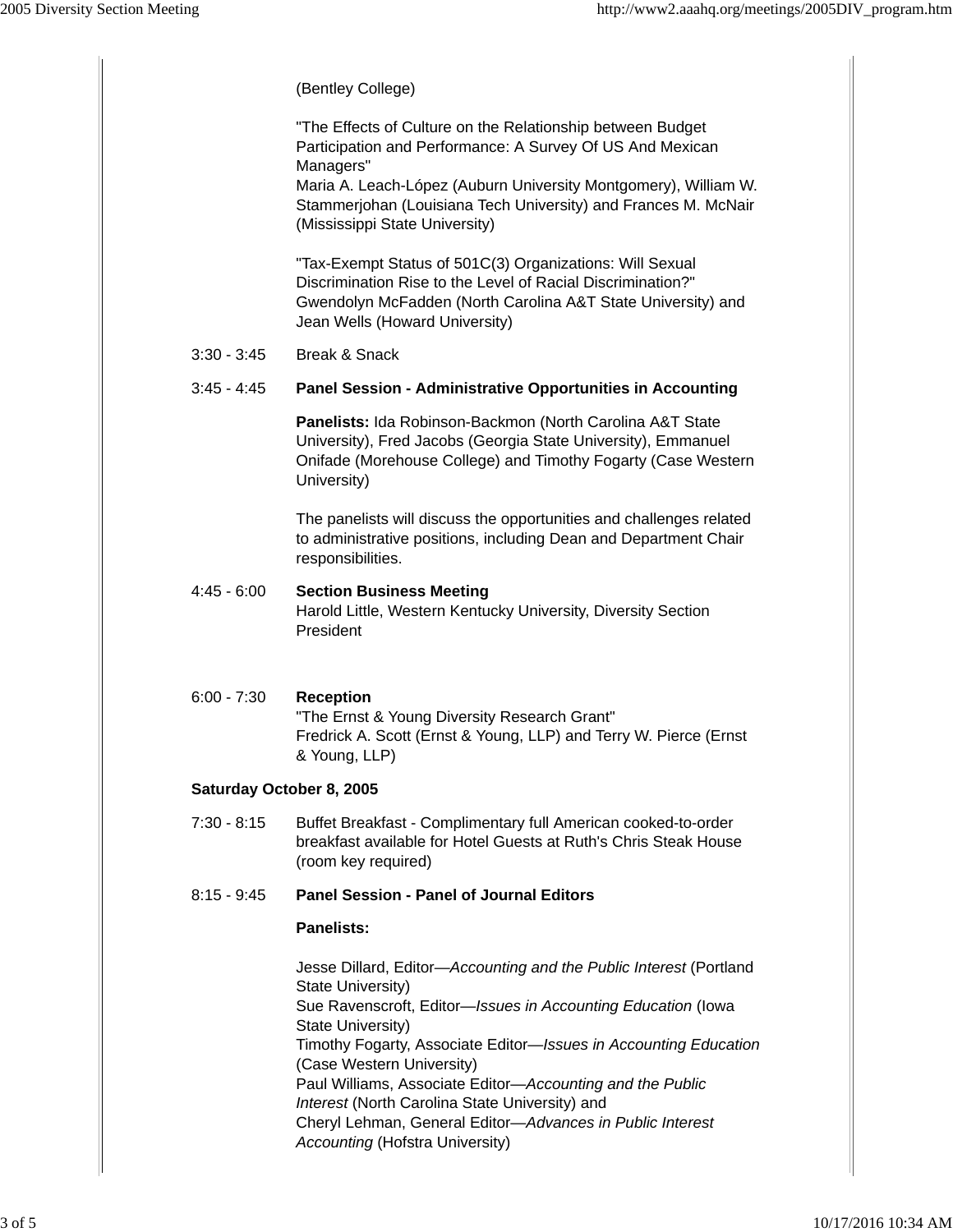|                    | The editors will provide their recommendations for publishing in<br>prominent accounting journals. Discussion topics will include the<br>research design, writing techniques, and review-process success<br>factors. Emphasis will be given to publication opportunities, the<br>importance of diversity research and journal editors' interest in<br>diversity research. |
|--------------------|---------------------------------------------------------------------------------------------------------------------------------------------------------------------------------------------------------------------------------------------------------------------------------------------------------------------------------------------------------------------------|
| $9:45 - 10:00$     | <b>Break</b>                                                                                                                                                                                                                                                                                                                                                              |
|                    | 10:00 - 11:30 Concurrent Session # 6<br><b>Assessment of Diversity</b><br><b>Moderator: Jean Wells, Howard University</b>                                                                                                                                                                                                                                                 |
|                    | "The Costs / Benefit of the Implementation of Sarbanes-Oxley<br>Compliance on a Diverse Audit Committee"<br>Lisa Owens (Clemson University), Diana Robinson (North Carolina<br>A&T State University), Sandra Shelton (DePaul University)                                                                                                                                  |
|                    | "Accounting Practice and Academe: An Assessment of Diversity"<br>Leslie Weisenfeld (Winston-Salem State University) and Ida<br>Robinson-Backmon (North Carolina A&T State University)                                                                                                                                                                                     |
|                    | "A Survey of the Supply and Scholarly Productivity of Minority<br><b>Accounting Faculty"</b><br>Charles Malgwi (Bentley College) and Cynthia Jackson<br>(Northeastern University)                                                                                                                                                                                         |
| 10:00 - 11:30      | <b>Concurrent Session #7</b><br><b>Pedagogy and Curriculum</b><br>Moderator: Qianhua Ling, Oklahoma State University                                                                                                                                                                                                                                                      |
|                    | "Using Supplemental Assignments in Accounting Courses:<br>Approaches to Addressing Diversity"<br>Cheryl Allen (Morehouse College), Richard Fleischman (John<br>Carroll University), and William Samson (University of Alabama)                                                                                                                                            |
|                    | "Students' Perceptions of Group Learning Experiences: Does Race<br>or Gender Affect these Perceptions?"<br>Lynn Griffin (North Carolina A&T State University) and Rebecca<br>Kaenzig (Appalachian State University)                                                                                                                                                       |
|                    | "Do Male and Female Accountancy Chairs See the Need for<br>Instruction in Ethics and Communication Skills the Same?"<br>Jackie Schmidt (John Carroll University), Roland Madison (John<br>Carroll University)                                                                                                                                                             |
| $12:15 -$<br>12:30 | Wrapup & Snack                                                                                                                                                                                                                                                                                                                                                            |
|                    | <b>Special Thanks to our Supporters and Sponsors</b><br>Ernst & Young, LLP<br><b>AICPA-Minority Initiatives Committee</b>                                                                                                                                                                                                                                                 |
|                    | <b>Back to the Diversity Section Home Page</b>                                                                                                                                                                                                                                                                                                                            |